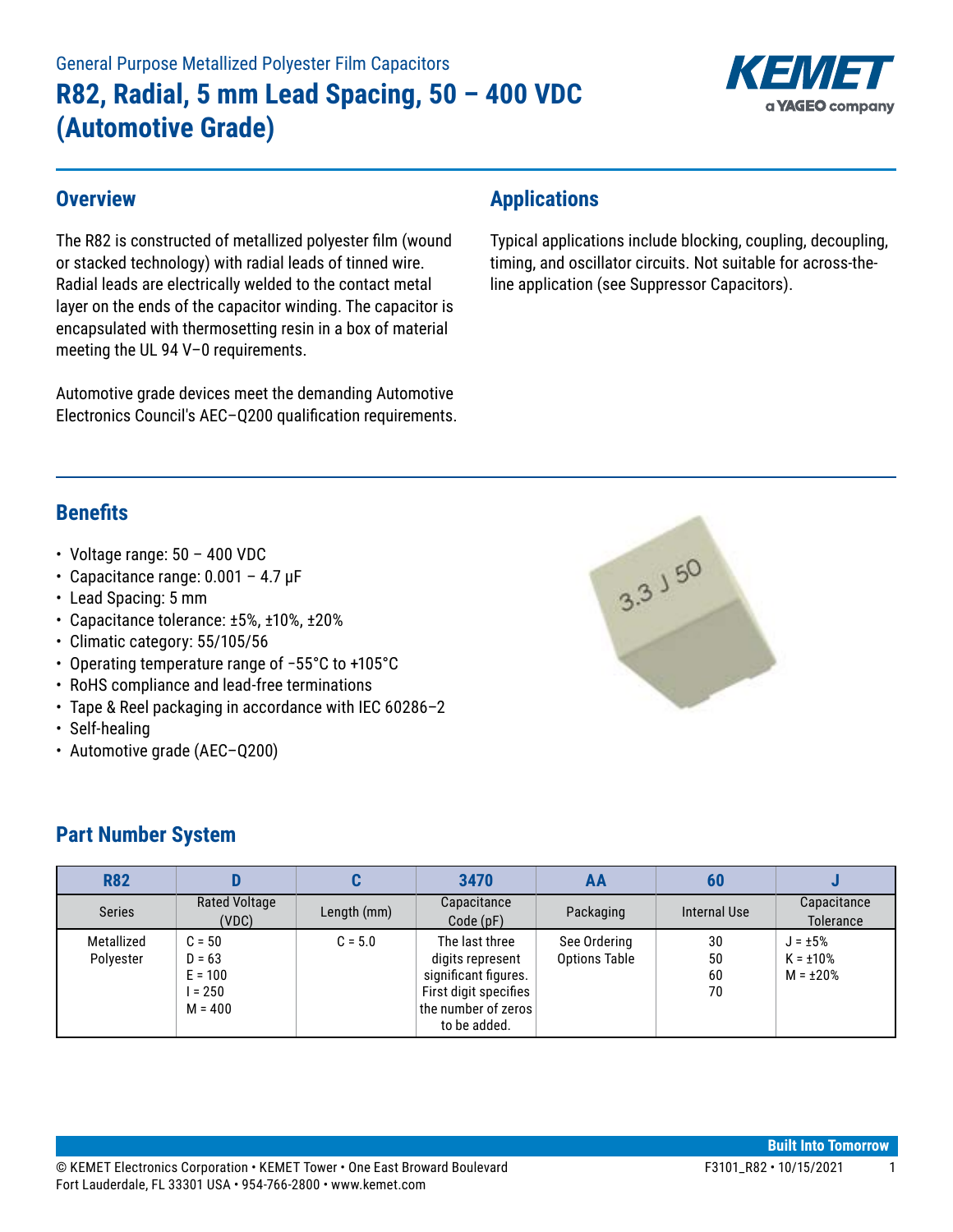

# **Ordering Options Table**

| <b>Lead Spacing</b><br><b>Nominal</b><br>(mm) | <b>Type of Leads and Packaging</b>         | <b>LL Lead Length</b><br>(mm) | <b>Lead and</b><br><b>Packaging</b><br><b>Code</b> |
|-----------------------------------------------|--------------------------------------------|-------------------------------|----------------------------------------------------|
|                                               | <b>Standard Lead and Packaging Options</b> |                               |                                                    |
|                                               | Bulk - Short leads                         | $4 + 1.5/-0$                  | AA                                                 |
|                                               | Ammo Pack                                  | $H0$ = 18.5 ±0.5              | DO.                                                |
|                                               | <b>Other Lead and Packaging Options</b>    |                               |                                                    |
|                                               | Tape & Reel (Standard Reel Ø 355 mm)       | $H0$ = 18.5 ±0.5              | СK                                                 |
| 5                                             | Bulk - Short leads                         | $2.7 + 0.5/-0$                | JA                                                 |
|                                               | Bulk - Short leads                         | $3.5 + 0.5/-0$                | JB.                                                |
|                                               | Bulk - Short leads                         | $10 + 1$                      | JC                                                 |
|                                               | Bulk - Short leads                         | $4.0 + 0.5/-0$                | JE                                                 |
|                                               | Bulk - Short leads                         | $3.2 + 0.3/- 0.2$             | JH                                                 |
|                                               | Bulk - Long leads                          | $17 + 1/-2$                   | Z3                                                 |

## **Dimensions – Millimeters**



| S       |                                                                                |         |             |         |                  |                |                  |         |                  |
|---------|--------------------------------------------------------------------------------|---------|-------------|---------|------------------|----------------|------------------|---------|------------------|
| Nominal | Tolerance                                                                      | Nominal | Tolerance   | Nominal | <b>Tolerance</b> | <b>Nominal</b> | <b>Tolerance</b> | Nominal | <b>Tolerance</b> |
| 5.0     | ±0.4                                                                           | 2.5     | $+0.1/-0.5$ | 6.5     | $+0.1/-0.5$      | 7.2            | $+0.2/-0.5$      | 0.5     | ±0.05            |
| 5.0     | ±0.4                                                                           | 3.5     | $+0.1/-0.5$ | 7.5     | $+0.1/-0.5$      | 7.2            | $+0.2/-0.5$      | 0.5     | ±0.05            |
| 5.0     | ±0.4                                                                           | 4.5     | $+0.1/-0.5$ | 9.5     | $+0.1/-0.5$      | 7.2            | $+0.3/-0.5$      | 0.5     | ±0.05            |
| 5.0     | ±0.4                                                                           | 5.0     | $+0.1/-0.5$ | 10.0    | $+0.1/-0.5$      | 7.2            | $+0.3/-0.5$      | 0.5     | ±0.05            |
| 5.0     | ±0.4                                                                           | 6.0     | $+0.1/-0.5$ | 11.0    | $+0.1/-0.5$      | 7.2            | $+0.3/-0.5$      | 0.5     | ±0.05            |
| 5.0     | ±0.4                                                                           | 7.2     | $+0.1/-0.5$ | 13.0    | $+0.1/-0.5$      | 7.2            | $+0.3/-0.5$      | 0.6     | ±0.05            |
|         | Note: See Ordering Options Table for lead length (LL/H <sub>0</sub> ) options. |         |             |         |                  |                |                  |         |                  |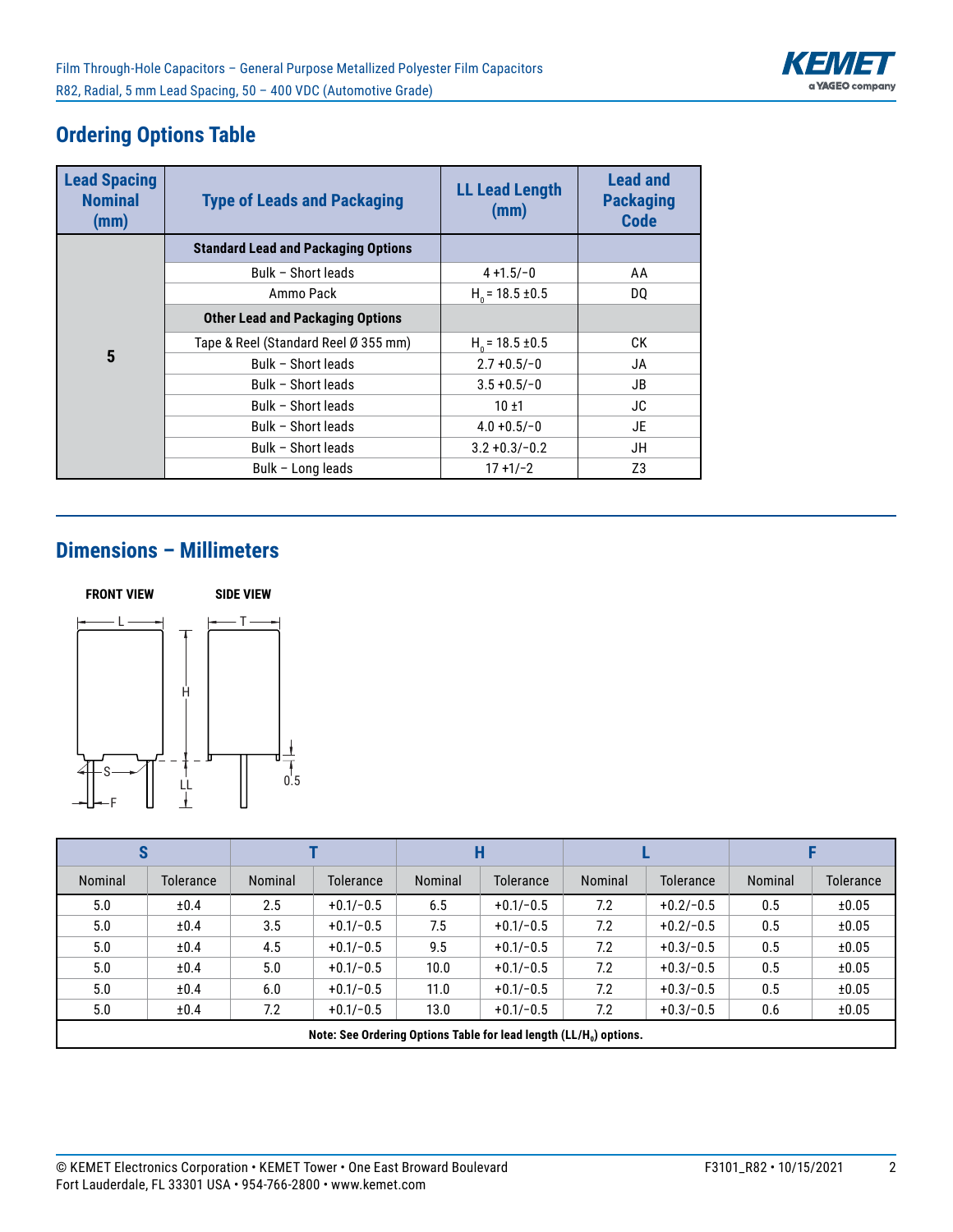

# **Performance Characteristics**

| Dielectric                              | Polyester film (polyethylene terephthalate).                                                                                                                                       |                                                                |                                                                                                              |                   |                    |                     |                    |  |
|-----------------------------------------|------------------------------------------------------------------------------------------------------------------------------------------------------------------------------------|----------------------------------------------------------------|--------------------------------------------------------------------------------------------------------------|-------------------|--------------------|---------------------|--------------------|--|
| Plates                                  | Metal layer deposited by evaporation under vacum.                                                                                                                                  |                                                                |                                                                                                              |                   |                    |                     |                    |  |
| Winding                                 |                                                                                                                                                                                    | Non-inductive type.                                            |                                                                                                              |                   |                    |                     |                    |  |
| Leads                                   | Tinned wire.                                                                                                                                                                       |                                                                |                                                                                                              |                   |                    |                     |                    |  |
| Protection                              | UL94.                                                                                                                                                                              |                                                                | Plastic case, thermosetting resin filled. Box material is solvent resistant and flame retardant according to |                   |                    |                     |                    |  |
| <b>Related Documents</b>                | IEC 60384-2                                                                                                                                                                        |                                                                |                                                                                                              |                   |                    |                     |                    |  |
| Rated Voltage V <sub>p</sub> (VDC)      | 50                                                                                                                                                                                 | 63                                                             | 100                                                                                                          | 250               | 250                | 400                 | 400                |  |
| Rated Voltage V <sub>R</sub> (VAC)      | 30                                                                                                                                                                                 | 40                                                             | 63                                                                                                           | 140               | 160                | 160                 | 200                |  |
| Capacitance Range (µF)                  | $2.2 - 4.7$                                                                                                                                                                        | $0.1 - 1.5$                                                    | $0.001 - 1$                                                                                                  | $0.022 -$<br>0.22 | $0.0068 -$<br>0.15 | $0.0068 -$<br>0.068 | $0.001 -$<br>0.047 |  |
| <b>Capacitance Values</b>               |                                                                                                                                                                                    |                                                                | E6 series (IEC 60063) measured at 1 kHz and +20 ±1°C                                                         |                   |                    |                     |                    |  |
| Capacitance Tolerance                   | ±5%, ±10%, ±20%                                                                                                                                                                    |                                                                |                                                                                                              |                   |                    |                     |                    |  |
| <b>Operating Temperature</b><br>Range   |                                                                                                                                                                                    | -55°C to 105°C                                                 |                                                                                                              |                   |                    |                     |                    |  |
| Rated Temperature $T_R$                 | $+85^{\circ}$ C                                                                                                                                                                    |                                                                |                                                                                                              |                   |                    |                     |                    |  |
| <b>Voltage Derating</b>                 |                                                                                                                                                                                    | Above +85°C DC and AC voltage derating is 1.25%/°C             |                                                                                                              |                   |                    |                     |                    |  |
| <b>Climatic Category</b>                |                                                                                                                                                                                    | 55/105/56 IEC 60068-1                                          |                                                                                                              |                   |                    |                     |                    |  |
|                                         |                                                                                                                                                                                    |                                                                | Storage time: ≤ 24 months from the date marked on the label package                                          |                   |                    |                     |                    |  |
|                                         |                                                                                                                                                                                    | Average relative humidity per year ≤ 70%                       |                                                                                                              |                   |                    |                     |                    |  |
| <b>Storage Conditions</b>               | RH $\leq$ 85% for 30 days randomly distributed throughout the year                                                                                                                 |                                                                |                                                                                                              |                   |                    |                     |                    |  |
|                                         | Dew is absent                                                                                                                                                                      |                                                                |                                                                                                              |                   |                    |                     |                    |  |
|                                         |                                                                                                                                                                                    |                                                                | Temperature: -40 to 80°C (see "Maximum Humidity in Storage Conditions" graph below)                          |                   |                    |                     |                    |  |
| <b>Test Voltage</b>                     |                                                                                                                                                                                    |                                                                | 1.4 x V <sub>p</sub> VDC for 2 seconds (between terminations) at +25°C ±5°C                                  |                   |                    |                     |                    |  |
| Capacitance Drift                       | to 60%                                                                                                                                                                             |                                                                | Maximum 3% after a 2 year storage period at a temperature of +10°C to +40°C and a relative humidity of 40%   |                   |                    |                     |                    |  |
|                                         |                                                                                                                                                                                    | Operational life > 200,000 hours                               |                                                                                                              |                   |                    |                     |                    |  |
| Reliability<br>(Reference IEC 61709)    |                                                                                                                                                                                    | Failure rate $\leq 1$ FIT, T = +40°C, V = 0.5 x V <sub>p</sub> |                                                                                                              |                   |                    |                     |                    |  |
|                                         | Failure criteria: open or short circuit, cap. change > 10%, DF 2 times the catalog limits, IR < 0.005 x initial limit                                                              |                                                                |                                                                                                              |                   |                    |                     |                    |  |
| <b>Maximum Pulse Steepness</b>          | $dV/dt$ according to Table 1. For peak to peak voltages lower than rated voltage (Vpp <v<sub>p), the specified dv/dt<br/>can be multiplied by the factor V<sub>p</sub>/Vpp</v<sub> |                                                                |                                                                                                              |                   |                    |                     |                    |  |
| <b>Temperature Coefficient</b>          |                                                                                                                                                                                    | +400 (±200) ppm/°C at 1 kHz                                    |                                                                                                              |                   |                    |                     |                    |  |
| Self Inductance<br>(Lead Length ~ 2 mm) |                                                                                                                                                                                    |                                                                | Approximately 7 nH. Maximum 1nH per 1 mm lead and capacitor length.                                          |                   |                    |                     |                    |  |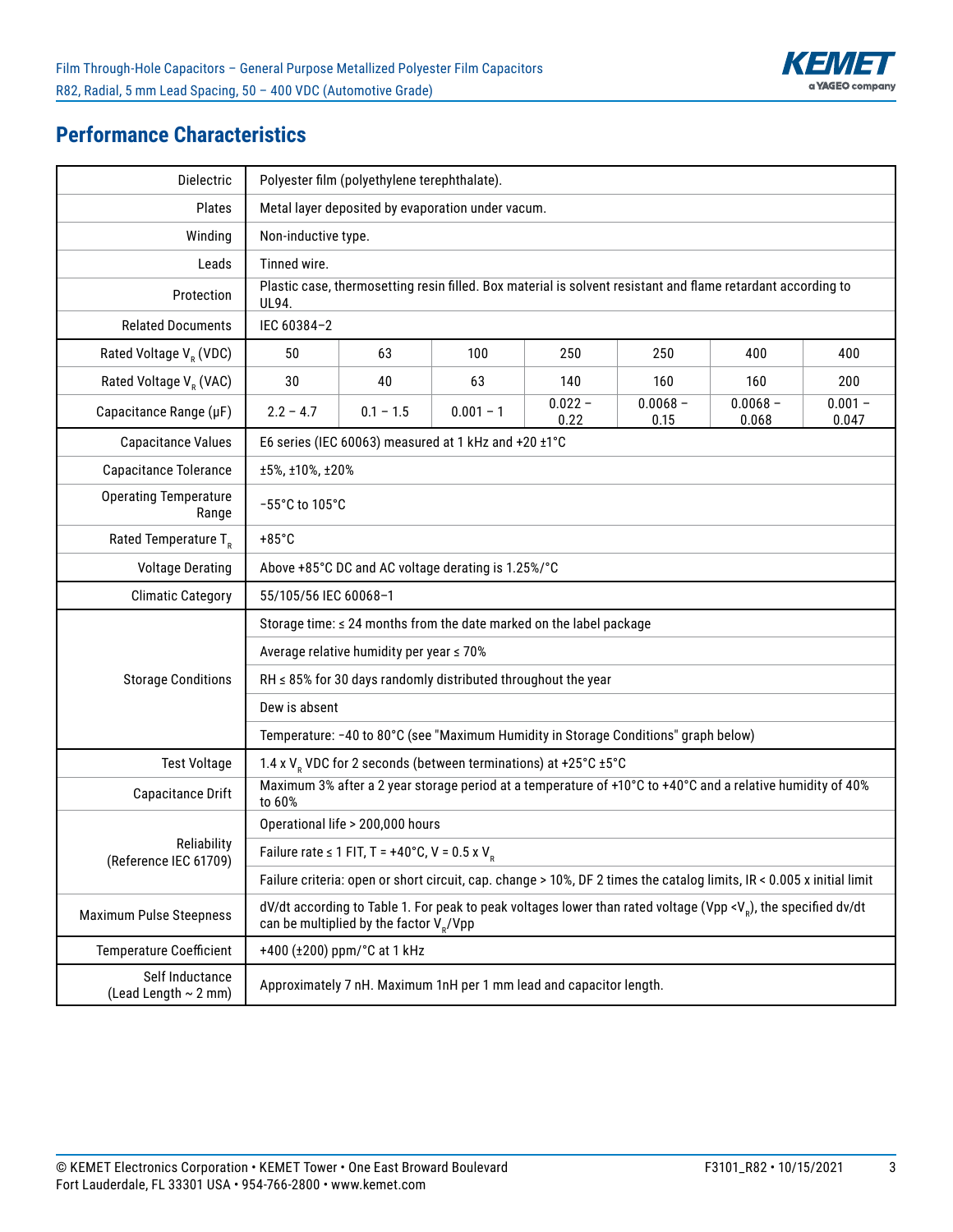

# **Performance Characteristics cont.**

|                              | Maximum Values at 25°C ±5°C                      |                               |                                     |                            |  |  |  |
|------------------------------|--------------------------------------------------|-------------------------------|-------------------------------------|----------------------------|--|--|--|
| Dissipation Factor tano      | Frequency                                        |                               | $C \leq 0.1 \mu F$                  | $C > 0.1 \mu F$            |  |  |  |
|                              | 1 kHz                                            |                               | 0.80%                               | 0.80%                      |  |  |  |
|                              | $10$ kHz                                         |                               | 1.20%                               | 1.20%                      |  |  |  |
|                              | 100 kHz                                          |                               | 2.50%                               | $\qquad \qquad$            |  |  |  |
|                              | Measured at +25°C ±5°C, according to IEC 60384-2 |                               |                                     |                            |  |  |  |
|                              | Minimum Values Between Terminals                 |                               |                                     |                            |  |  |  |
| <b>Insulation Resistance</b> | Voltage charge/time                              | $C \leq 0.33 \mu F$           | $0.33 \mu F < C \leq 1.0 \mu F$     | $C > 1.0 \mu F$            |  |  |  |
|                              | 50 VDC for $V_R$ < 100 VDC<br>1 minute           | $\geq 15,000 \text{ M}\Omega$ | $\geq 5,000$ M $\Omega \cdot \mu$ F | $\geq 1,000$ MQ $\cdot$ µF |  |  |  |
|                              | 100 VDC for $V_R \ge 100$ VDC<br>1 minute        |                               | $\geq$ 30,000 MQ                    |                            |  |  |  |



 $\mathcal{T}_h$  is the maximum ambient temperature surrounding the capacitor or hottest contact point (e.g. tracks), whichever is higher, in the worst operation *conditions in °C.*

# **Qualification**

Automotive grade products meet or exceed the requirements outlined by the Automotive Electronics Council. Details regarding test methods and conditions are referenced in document AEC–Q200, Stress Test Qualification for Passive Components. For additional information regarding the Automotive Electronics Council and AEC–Q200, please visit their website at www.aecouncil.com.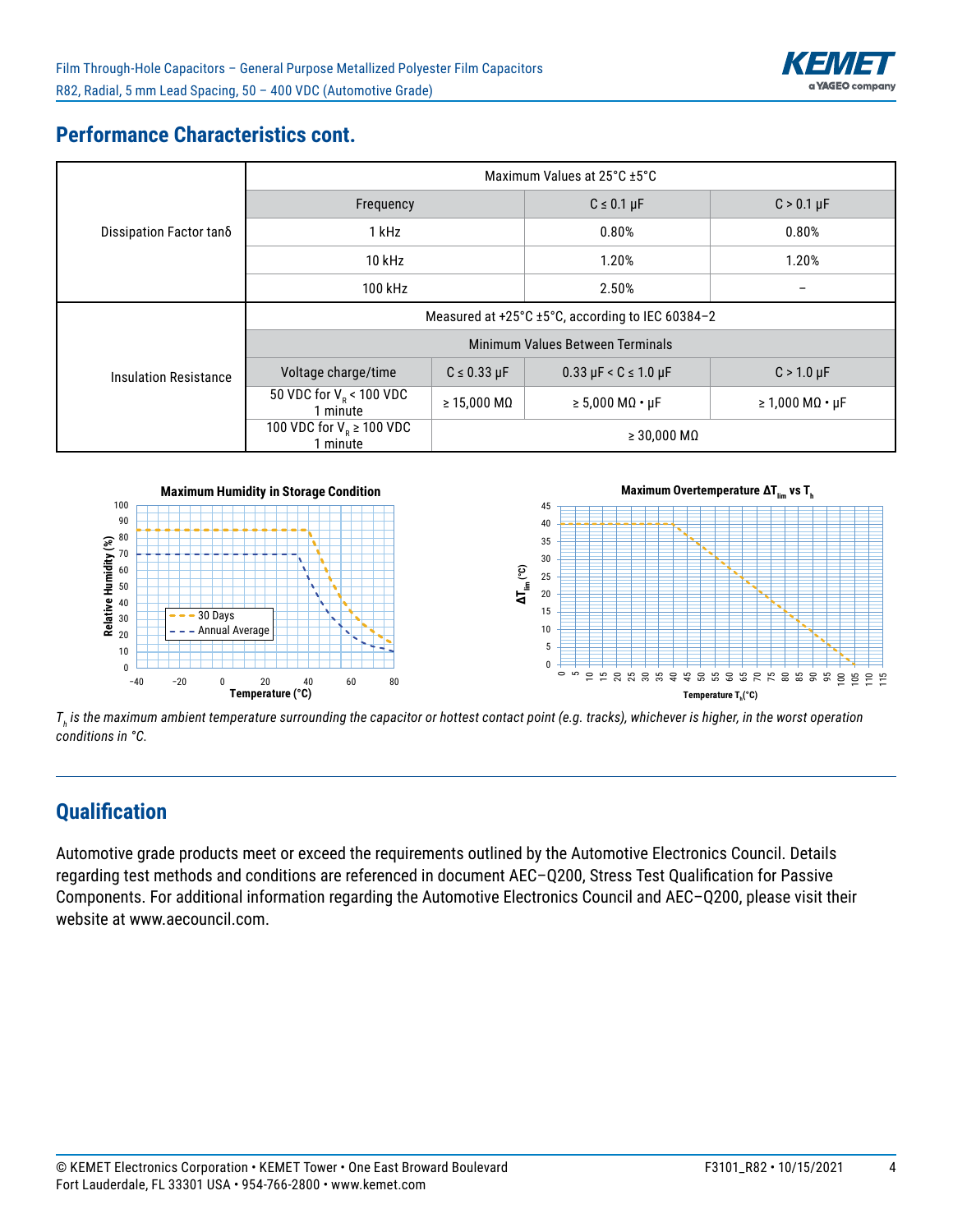

# Maximum Voltage (V<sub>rms</sub>) vs. Frequency (Sinusoidal Waveform/Th ≤ 40°C)







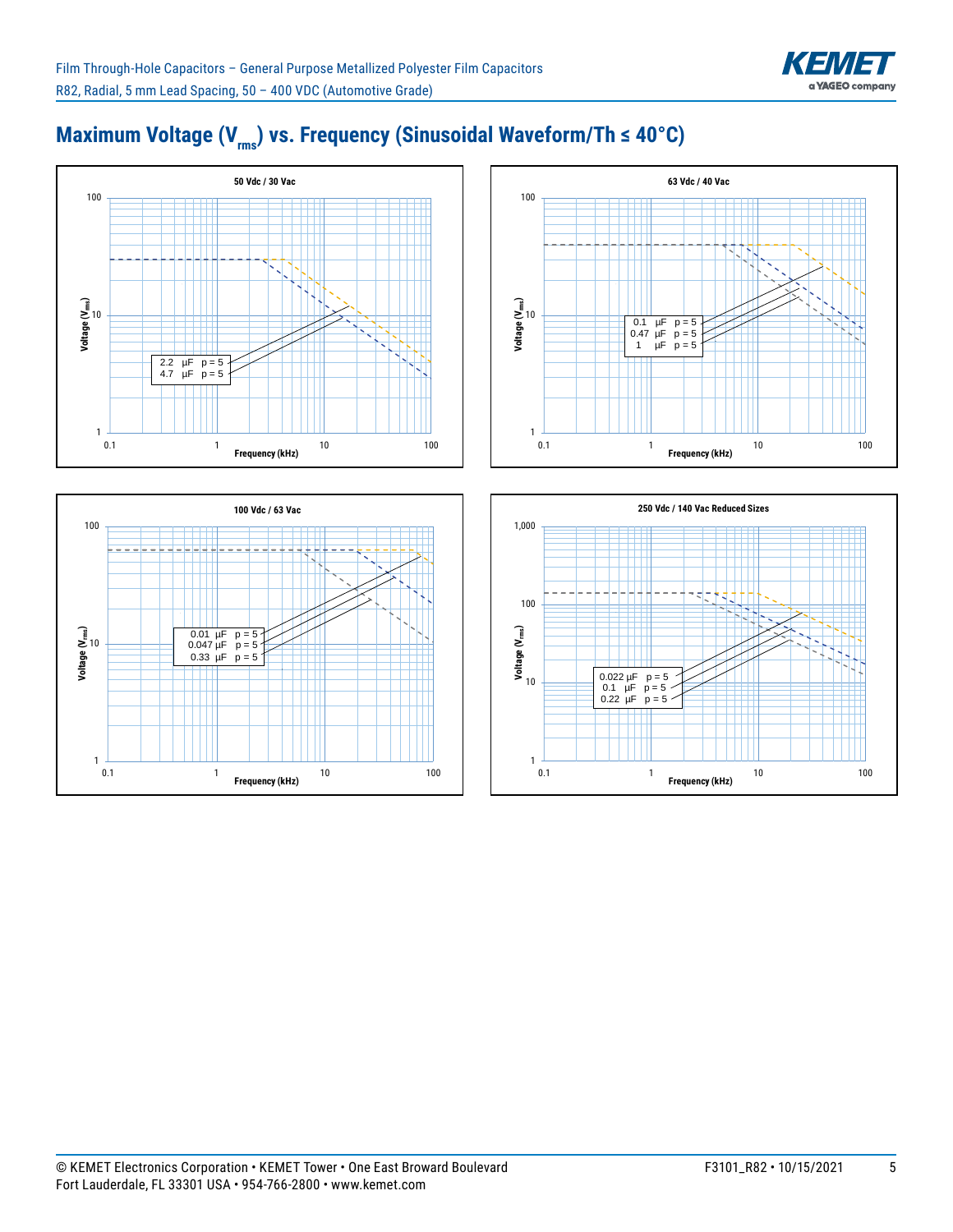

# Maximum Voltage (V<sub>rms</sub>) vs. Frequency (Sinusoidal Waveform/Th ≤ 40°C) cont.





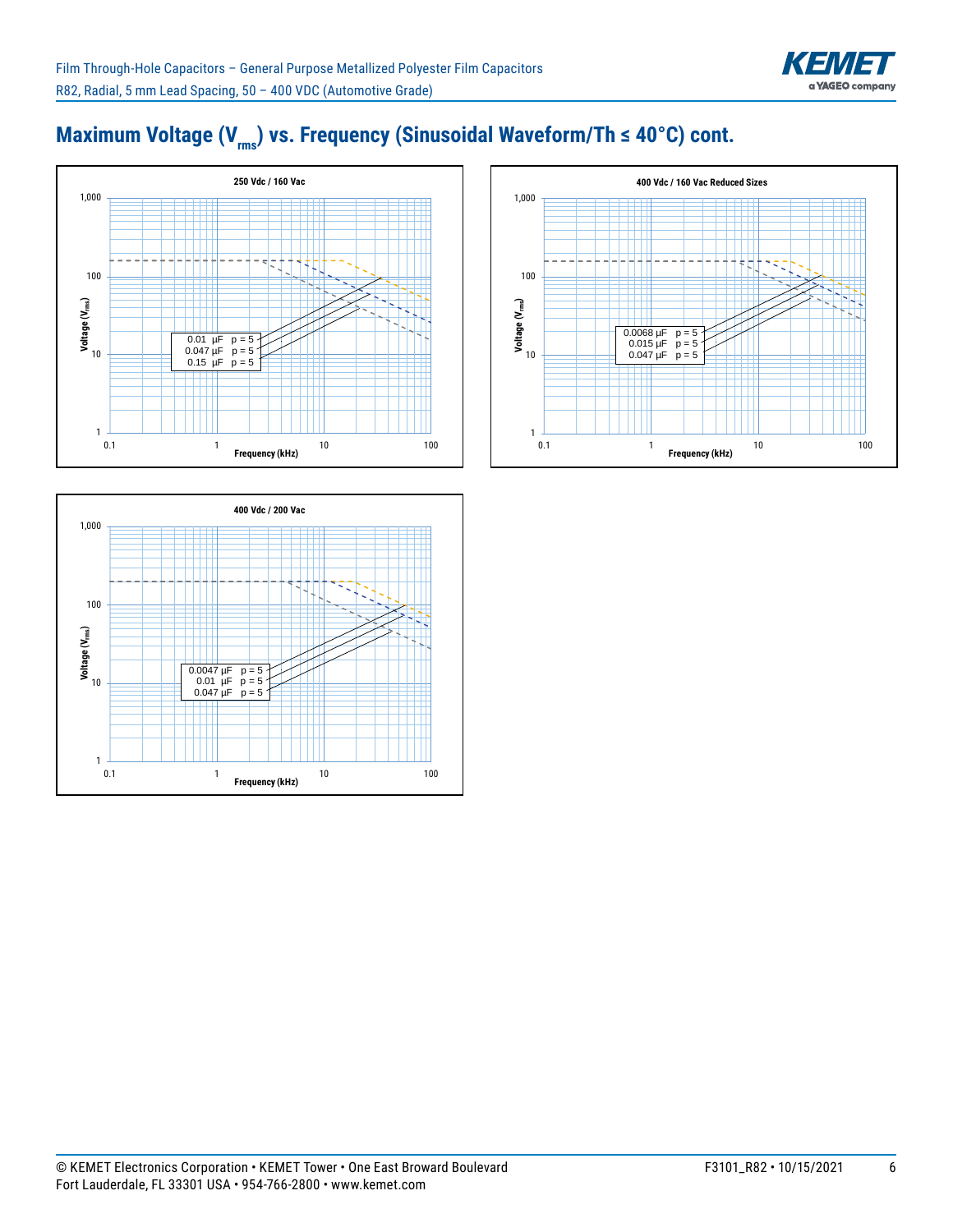

# Maximum Current (I<sub>rms</sub>) vs. Frequency (Sinusoidal Waveform/Th ≤ 40°C)





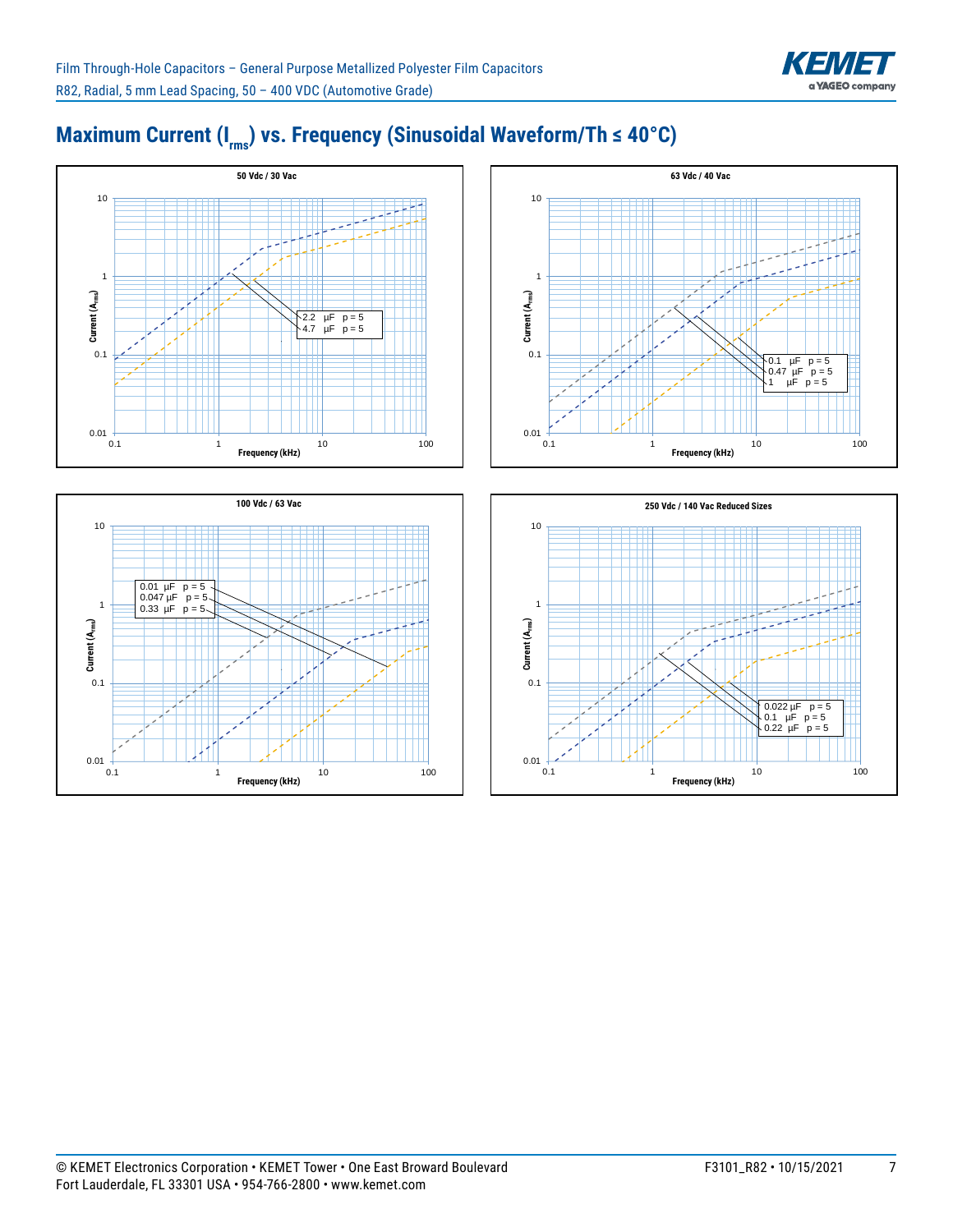

# Maximum Current (I<sub>rms</sub>) vs. Frequency (Sinusoidal Waveform/Th ≤ 40°C) cont.





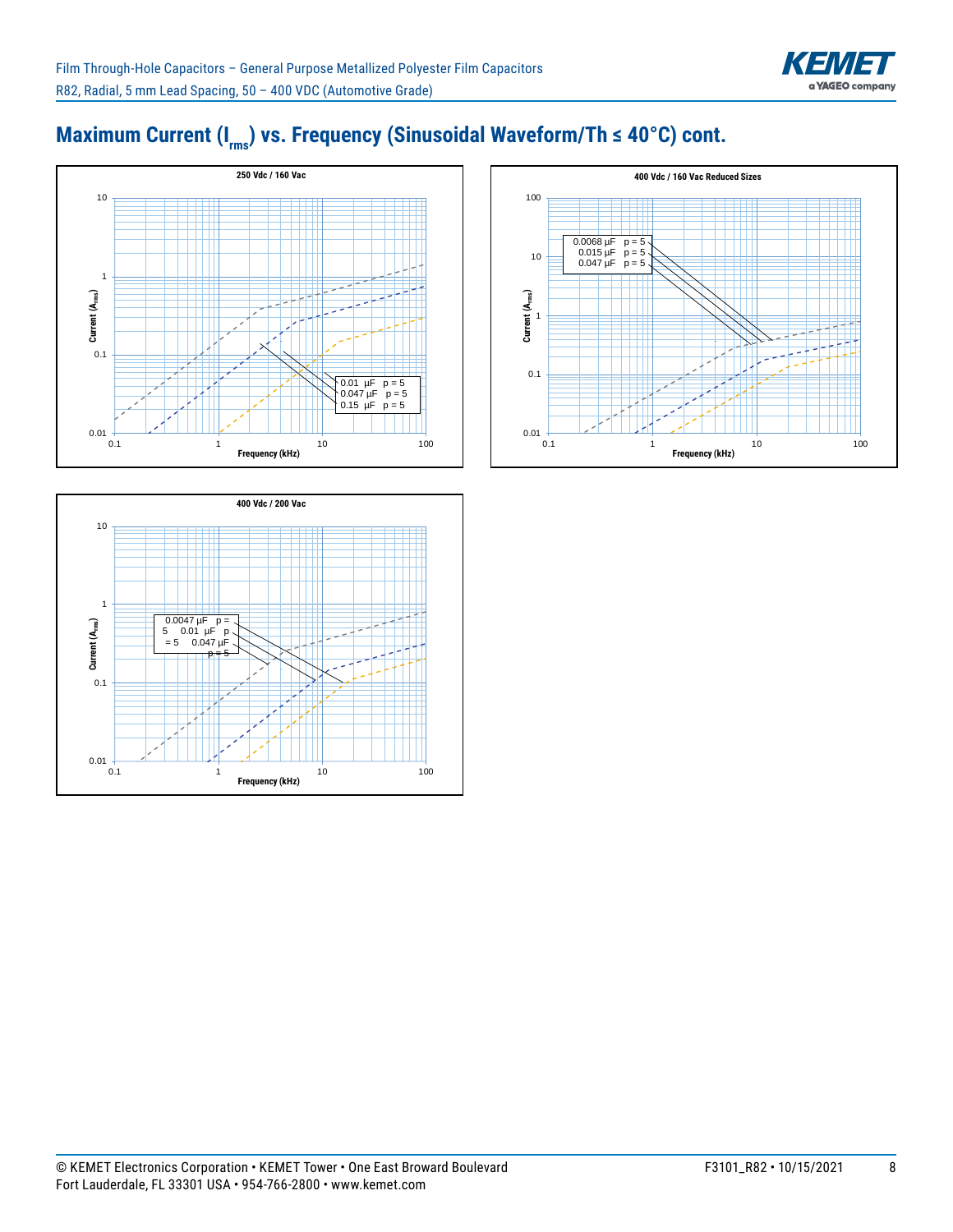

## **Environmental Test Data**

| <b>Damp Heat, Steady</b><br><b>State Test</b>      |                                                                 | <b>Test Conditions:</b>                                          | <b>Performances</b>                                                                                                                                                                                   |
|----------------------------------------------------|-----------------------------------------------------------------|------------------------------------------------------------------|-------------------------------------------------------------------------------------------------------------------------------------------------------------------------------------------------------|
|                                                    | Temperature:<br>Relative humidity (RH):<br>Test duration:       | $+40^{\circ}$ C $\pm 2^{\circ}$ C<br>93% ±2%<br>56 days          | $\triangle$ C/C $\leq$ 5%,<br>$\Delta$ tan $\delta$ $\leq$ 0.5% at 1 kHz<br>IR after test $\geq$ 50% of initial limit                                                                                 |
| <b>Endurance Test</b>                              |                                                                 | <b>Test Conditions</b>                                           | <b>Performances</b>                                                                                                                                                                                   |
|                                                    | Temperature:<br>Voltage applied:<br>Test duration:              | +105 $^{\circ}$ C ±2 $^{\circ}$ C<br>1.25 x $V_c$<br>2,000 hours | $\triangle$ C/C $\leq$ 5%,<br>$\Delta$ tan $\delta$ $\leq$ 0.003 at 10 kHz for C $\leq$ 1 µF<br>$\Delta$ tan $\delta$ $\leq$ 0.002 at 1 kHz for C > 1 µF<br>IR after test $\geq$ 50% of initial limit |
| <b>Resistance to Soldering</b><br><b>Heat Test</b> |                                                                 | <b>Test Conditions</b>                                           | <b>Performances</b>                                                                                                                                                                                   |
|                                                    | Solder bath temperature:<br>Dipping time (with heat<br>screen): | $260^{\circ}$ C ±5 $^{\circ}$ C<br>10 seconds ±1 second          | $ \Delta C/C  \leq 2\%$ ,<br>$\Delta$ tan $\delta$ $\leq$ 0.003 at 10 kHz for C $\leq$ 1µF<br>$\Delta$ tan $\delta$ $\leq$ 0.002 at 1 kHz for C > 1µF<br>IR after test $\geq$ initial limit           |

#### **Environmental Compliance**

All KEMET MKT capacitors are RoHS Compliant.

# **Table 1 – Ratings & Part Number Reference**

|            | <b>Capacitance</b> |                                       | <b>Dimensions in mm</b>    |           | <b>Lead</b> | dV/dt               | <b>Maximum K</b> <sub>0</sub> | <b>KEMET</b>           | <b>Legacy Part</b>                 |                       |
|------------|--------------------|---------------------------------------|----------------------------|-----------|-------------|---------------------|-------------------------------|------------------------|------------------------------------|-----------------------|
| <b>VDC</b> | <b>VAC</b>         | Value (µF)                            | <b>Spacing</b><br>н<br>(S) |           | $(V/\mu s)$ | $(V^2/\mu s)$       | <b>Part Number</b>            | <b>Number</b>          |                                    |                       |
| 50         | 30                 | 2.2                                   | 6.0                        | 11.0      | 7.2         | 5.0                 | 100                           | 10000                  | 82CC4220(1)70(2)                   | R82CC4220(1)70(2)     |
| 50         | 30                 | 3.3                                   | 7.2                        | 13.0      | 7.2         | 5.0                 | 25                            | 2500                   | 82CC4330(1)30(2)                   | R82CC4330(1)30(2)     |
| 50         | 30                 | 4.7                                   | 7.2                        | 13.0      | 7.2         | 5.0                 | 25                            | 2500                   | 82CC4470(1)30(2)                   | R82CC4470(1)30(2)     |
| 63         | 40                 | 0.10                                  | 2.5                        | 6.5       | 7.2         | 5.0                 | 160                           | 20160                  | 82DC3100(1)50(2)                   | R82DC3100(1)50(2)     |
| 63         | 40                 | 0.15                                  | 2.5                        | 6.5       | 7.2         | 5.0                 | 160                           | 20160                  | 82DC3150(1)60(2)                   | R82DC3150(1)60(2)     |
| 63         | 40                 | 0.22                                  | 2.5                        | 6.5       | 7.2         | 5.0                 | 160                           | 20160                  | 82DC3220(1)60(2)                   | R82DC3220(1)60(2)     |
| 63         | 40                 | 0.33                                  | 3.5                        | 7.5       | 7.2         | 5.0                 | 160                           | 20160                  | 82DC3330(1)60(2)                   | R82DC3330(1)60(2)     |
| 63         | 40                 | 0.47                                  | 3.5                        | 7.5       | 7.2         | 5.0                 | 160                           | 20160                  | 82DC3470(1)60(2)                   | R82DC3470(1)60(2)     |
| 63         | 40                 | 0.68                                  | 4.5                        | 9.5       | 7.2         | 5.0                 | 160                           | 20160                  | 82DC3680(1)60(2)                   | R82DC3680(1)60(2)     |
| 63         | 40                 | 1.0                                   | 5.0                        | 10.0      | 7.2         | 5.0                 | 160                           | 20160                  | 82DC4100(1)60(2)                   | R82DC4100(1)60(2)     |
| 63         | 40                 | 1.5                                   | 6.0                        | 11.0      | 7.2         | 5.0                 | 160                           | 20160                  | 82DC4150(1)60(2)                   | R82DC4150(1)60(2)     |
| 100        | 63                 | 0.0010                                | 2.5                        | 6.5       | 7.2         | 5.0                 | 200                           | 40000                  | 82EC1100(1)50(2)                   | R82EC1100(1)50(2)     |
| 100        | 63                 | 0.0015                                | 2.5                        | 6.5       | 7.2         | 5.0                 | 200                           | 40000                  | 82EC1150(1)50(2)                   | R82EC1150(1)50(2)     |
| 100        | 63                 | 0.0022                                | 2.5                        | 6.5       | 7.2         | 5.0                 | 200                           | 40000                  | 82EC1220(1)50(2)                   | R82EC1220(1)50(2)     |
| <b>VDC</b> | <b>VAC</b>         | <b>Capacitance</b><br>Value $(\mu F)$ | т<br>(mm)                  | н<br>(mm) | (mm)        | Lead<br>Spacing (S) | dV/dt<br>$(V/\mu s)$          | Max K<br>$(V^2/\mu s)$ | <b>KEMET</b><br><b>Part Number</b> | Legacy<br>Part Number |

*(1) Insert lead and packaging code. See Ordering Options Table for available options.* 

*(2) J = 5%, K = 10%, M = 20%*

*Bold denotes wound capacitor technology*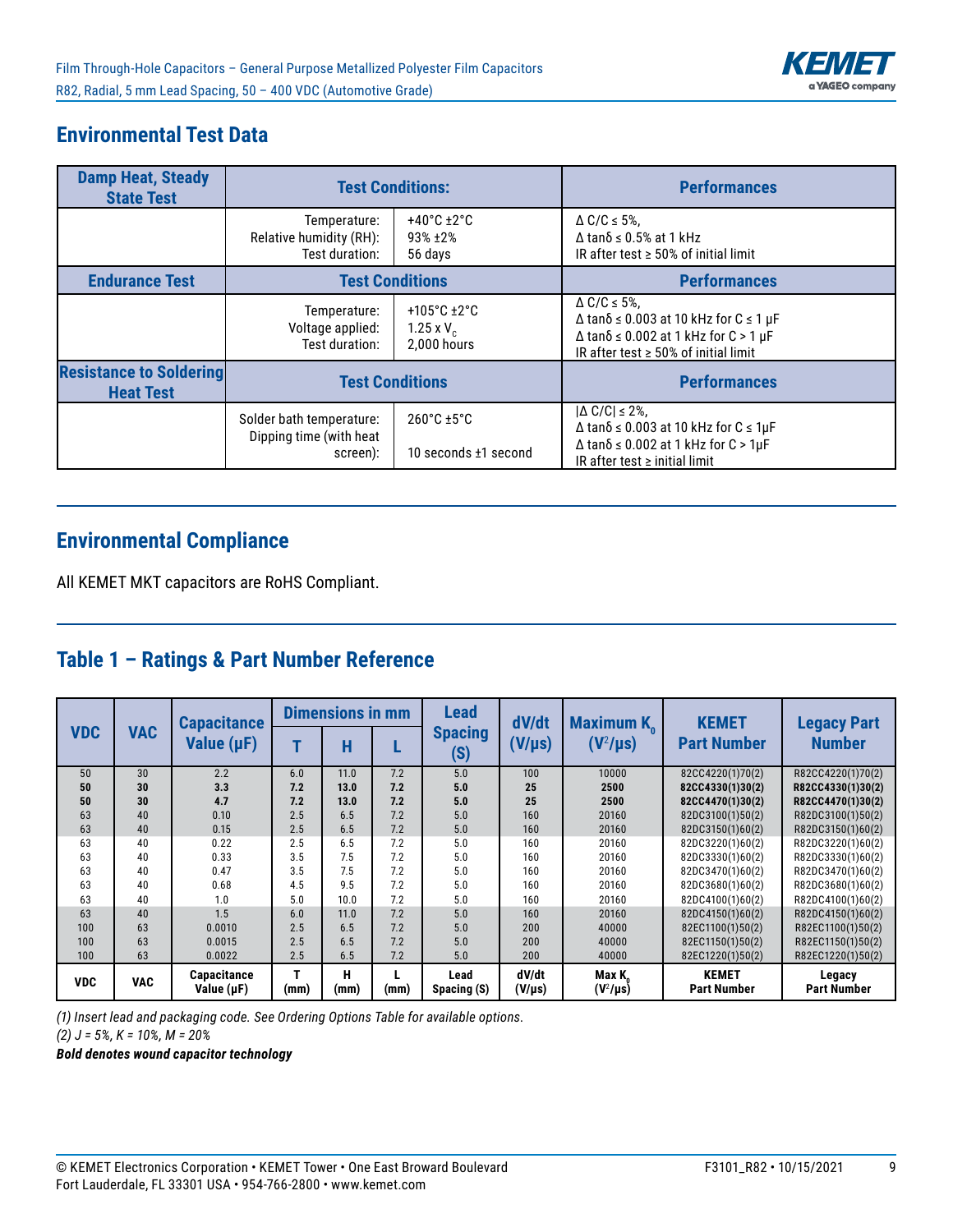

## **Table 1 – Ratings & Part Number Reference cont.**

|            |            | <b>Capacitance</b>                    |            | <b>Dimensions in mm</b> |            | <b>Lead</b>           | dV/dt                | <b>Maximum K</b> <sub>o</sub>       | <b>KEMET</b>                         | <b>Legacy Part</b>                     |
|------------|------------|---------------------------------------|------------|-------------------------|------------|-----------------------|----------------------|-------------------------------------|--------------------------------------|----------------------------------------|
| <b>VDC</b> | <b>VAC</b> | Value $(\mu F)$                       | T          | H                       | L          | <b>Spacing</b><br>(S) | $(V/\mu s)$          | $(V^2/\mu s)$                       | <b>Part Number</b>                   | <b>Number</b>                          |
| 100        | 63         | 0.0033                                | 2.5        | 6.5                     | 7.2        | 5.0                   | 200                  | 40000                               | 82EC1330(1)50(2)                     | R82EC1330(1)50(2)                      |
| 100        | 63         | 0.0047                                | 2.5        | 6.5                     | 7.2        | 5.0                   | 200                  | 40000                               | 82EC1470(1)50(2)                     | R82EC1470(1)50(2)                      |
| 100        | 63         | 0.0068                                | 2.5        | 6.5                     | 7.2        | 5.0                   | 200                  | 40000                               | 82EC1680(1)50(2)                     | R82EC1680(1)50(2)                      |
| 100        | 63         | 0.010                                 | 2.5        | 6.5                     | 7.2        | 5.0                   | 200                  | 40000                               | 82EC2100(1)50(2)                     | R82EC2100(1)50(2)                      |
| 100        | 63         | 0.015                                 | 2.5        | 6.5                     | 7.2        | 5.0                   | 200                  | 40000                               | 82EC2150(1)50(2)                     | R82EC2150(1)50(2)                      |
| 100        | 63         | 0.022                                 | 2.5        | 6.5                     | 7.2        | 5.0                   | 200                  | 40000                               | 82EC2220(1)50(2)                     | R82EC2220(1)50(2)                      |
| 100        | 63         | 0.033                                 | 2.5        | 6.5                     | 7.2        | 5.0                   | 200                  | 40000                               | 82EC2330(1)50(2)                     | R82EC2330(1)50(2)                      |
| 100        | 63         | 0.047                                 | 2.5        | 6.5                     | 7.2        | 5.0                   | 200                  | 40000                               | 82EC2470(1)60(2)                     | R82EC2470(1)60(2)                      |
| 100        | 63         | 0.056                                 | 2.5        | 6.5                     | 7.2        | 5.0                   | 200                  | 40000                               | 82EC2560(1)60(2)                     | R82EC2560(1)60(2)                      |
| 100        | 63         | 0.068                                 | 2.5        | 6.5                     | 7.2        | 5.0                   | 200                  | 40000                               | 82EC2680(1)60(2)                     | R82EC2680(1)60(2)                      |
| 100        | 63         | 0.10                                  | 2.5        | 6.5                     | 7.2        | 5.0                   | 200                  | 40000                               | 82EC3100(1)70(2)                     | R82EC3100(1)70(2)                      |
| 100        | 63         | 0.15                                  | 3.5        | 7.5                     | 7.2        | 5.0                   | 200                  | 40000                               | 82EC3150(1)70(2)                     | R82EC3150(1)70(2)                      |
| 100        | 63         | 0.22                                  | 3.5        | 7.5                     | 7.2        | 5.0                   | 200                  | 40000                               | 82EC3220(1)70(2)                     | R82EC3220(1)70(2)                      |
| 100        | 63         | 0.33                                  | 4.5        | 9.5                     | 7.2        | 5.0                   | 200                  | 40000                               | 82EC3330(1)70(2)                     | R82EC3330(1)70(2)                      |
| 100        | 63         | 0.47                                  | 4.5        | 9.5                     | 7.2        | 5.0                   | 200                  | 40000                               | 82EC3470(1)70(2)                     | R82EC3470(1)70(2)                      |
| 100        | 63         | 0.68                                  | 5.0        | 10.0                    | 7.2        | 5.0                   | 200                  | 40000                               | 82EC3680(1)70(2)                     | R82EC3680(1)70(2)                      |
| 100        | 63         | 1.00                                  | 6.0        | 11.0                    | 7.2        | 5.0                   | 200                  | 40000                               | 82EC4100(1)70(2)                     | R82EC4100(1)70(2)                      |
| 250        | 140        | 0.022                                 | 2.5        | 6.5                     | 7.2        | 5.0                   | 130                  | 65000                               | 82IC2220(1)60(2)                     | R82IC2220(1)60(2)                      |
| 250        | 140        | 0.047                                 | 3.5        | 7.5                     | 7.2        | 5.0                   | 130                  | 65000                               | 82IC2470(1)60(2)                     | R82IC2470(1)60(2)                      |
| 250        | 140        | 0.068                                 | 3.5        | 7.5                     | 7.2        | 5.0                   | 130                  | 65000                               | 82IC2680(1)60(2)                     | R82IC2680(1)60(2)                      |
| 250        | 140        | 0.10                                  | 4.5        | 9.5                     | 7.2        | 5.0                   | 130                  | 65000                               | 82IC3100(1)60(2)                     | R82IC3100(1)60(2)                      |
| 250        | 140        | 0.15                                  | 5.0        | 10.0                    | 7.2        | 5.0                   | 130                  | 65000                               | 82IC3150(1)60(2)                     | R82IC3150(1)60(2)                      |
| 250        | 140        | 0.22                                  | 6.0        | 11.0                    | 7.2        | 5.0                   | 130                  | 65000                               | 82IC3220(1)60(2)                     | R82IC3220(1)60(2)                      |
| 250        | 160        | 0.0068                                | 2.5        | 6.5                     | 7.2        | 5.0                   | 250                  | 125000                              | 82IC1680(1)50(2)                     | R82IC1680(1)50(2)                      |
| 250        | 160        | 0.010                                 | 2.5        | 6.5                     | 7.2        | 5.0                   | 250                  | 125000                              | 82IC2100(1)50(2)                     | R82IC2100(1)50(2)                      |
| 250        | 160        | 0.015                                 | 2.5        | 6.5                     | 7.2        | 5.0                   | 250                  | 125000                              | 82IC2150(1)50(2)                     | R82IC2150(1)50(2)                      |
| 250        | 160        | 0.022                                 | 3.5        | 7.5                     | 7.2        | 5.0                   | 250                  | 125000                              | 82IC2220(1)50(2)                     | R82IC2220(1)50(2)                      |
| 250        | 160        | 0.033                                 | 3.5        | 7.5                     | 7.2        | 5.0                   | 250                  | 125000                              | 82IC2330(1)50(2)                     | R82IC2330(1)50(2)                      |
| 250        | 160        | 0.047                                 | 4.5        | 9.5                     | 7.2        | 5.0                   | 250                  | 125000                              | 82IC2470(1)50(2)                     | R82IC2470(1)50(2)                      |
| 250        | 160        | 0.068                                 | 4.5        | 9.5                     | 7.2        | 5.0                   | 250                  | 125000                              | 82IC2680(1)50(2)                     | R82IC2680(1)50(2)                      |
| 250        | 160        | 0.10                                  | 5.0        | 10.0                    | 7.2        | 5.0                   | 250                  | 125000                              | 82IC3100(1)55(2)                     | R82IC3100(1)55(2)                      |
| 250        | 160        | 0.15                                  | 6.0        | 11.0                    | 7.2<br>7.2 | 5.0<br>5.0            | 250<br>200           | 125000                              | 82IC3150(1)50(2)                     | R82IC3150(1)50(2)                      |
| 400<br>400 | 160<br>160 | 0.0068<br>0.015                       | 2.5<br>3.5 | 6.5<br>7.5              | 7.2        | 5.0                   |                      | 160000<br>160000                    | 82MC1680(1)60(2)                     | R82MC1680(1)60(2)                      |
| 400        | 160        | 0.033                                 | 4.5        | 9.5                     | 7.2        | 5.0                   | 200<br>200           | 160000                              | 82MC2150(1)60(2)<br>82MC2330(1)60(2) | R82MC2150(1)60(2)<br>R82MC2330(1)60(2) |
| 400        | 160        | 0.047                                 | 5.0        | 10.0                    | 7.2        | 5.0                   | 200                  | 160000                              | 82MC2470(1)60(2)                     | R82MC2470(1)60(2)                      |
| 400        | 160        | 0.068                                 | 6.0        | 11.0                    | 7.2        | 5.0                   | 200                  | 160000                              | 82MC2680(1)60(2)                     | R82MC2680(1)60(2)                      |
| 400        | 200        | 0.0010                                | 2.5        | 6.5                     | 7.2        | 5.0                   | 400                  | 320000                              | 82MC1100(1)50(2)                     | R82MC1100(1)50(2)                      |
| 400        | 200        | 0.0015                                | 2.5        | 6.5                     | 7.2        | 5.0                   | 400                  | 320000                              | 82MC1150(1)50(2)                     | R82MC1150(1)50(2)                      |
| 400        | 200        | 0.0022                                | 2.5        | 6.5                     | 7.2        | 5.0                   | 400                  | 320000                              | 82MC1220(1)50(2)                     | R82MC1220(1)50(2)                      |
| 400        | 200        | 0.0033                                | 2.5        | 6.5                     | 7.2        | 5.0                   | 400                  | 320000                              | 82MC1330(1)50(2)                     | R82MC1330(1)50(2)                      |
| 400        | 200        | 0.0047                                | 2.5        | 6.5                     | 7.2        | 5.0                   | 400                  | 320000                              | 82MC1470(1)50(2)                     | R82MC1470(1)50(2)                      |
| 400        | 200        | 0.0068                                | 3.5        | 7.5                     | 7.2        | 5.0                   | 400                  | 320000                              | 82MC1680(1)50(2)                     | R82MC1680(1)50(2)                      |
| 400        | 200        | 0.010                                 | 3.5        | 7.5                     | 7.2        | 5.0                   | 400                  | 320000                              | 82MC2100(1)50(2)                     | R82MC2100(1)50(2)                      |
| 400        | 200        | 0.015                                 | 4.5        | 9.5                     | 7.2        | 5.0                   | 400                  | 320000                              | 82MC2150(1)50(2)                     | R82MC2150(1)50(2)                      |
| 400        | 200        | 0.022                                 | 4.5        | 9.5                     | 7.2        | 5.0                   | 400                  | 320000                              | 82MC2220(1)50(2)                     | R82MC2220(1)50(2)                      |
| 400        | 200        | 0.033                                 | 5.0        | 10.0                    | 7.2        | 5.0                   | 400                  | 320000                              | 82MC2330(1)50(2)                     | R82MC2330(1)50(2)                      |
| 400        | 200        | 0.047                                 | 6.0        | 11.0                    | 7.2        | 5.0                   | 400                  | 320000                              | 82MC2470(1)50(2)                     | R82MC2470(1)50(2)                      |
| <b>VDC</b> | <b>VAC</b> | <b>Capacitance</b><br>Value $(\mu F)$ | T<br>(mm)  | н<br>(mm)               | L<br>(mm)  | Lead<br>Spacing (S)   | dV/dt<br>$(V/\mu s)$ | Max K <sub>n</sub><br>$(V^2/\mu s)$ | <b>KEMET</b><br><b>Part Number</b>   | Legacy<br><b>Part Number</b>           |

*(1) Insert lead and packaging code. See Ordering Options Table for available options. (2) J = 5%, K = 10%, M = 20%*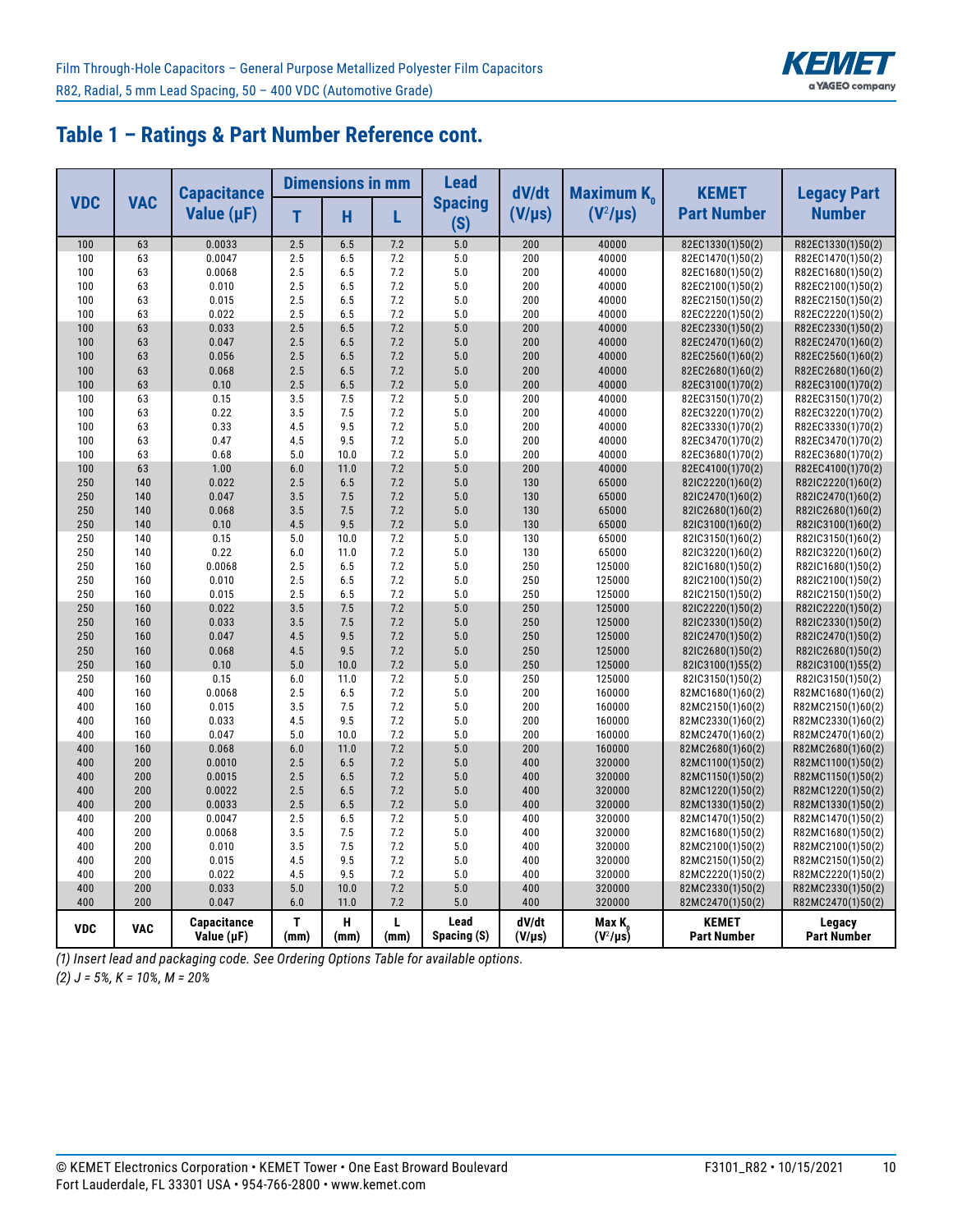

## **Soldering Process**

The implementation of the RoHS directive has resulted in the selection of SnAgCu (SAC) alloys or SnCu alloys as primary solder. This has increased the liquidus temperature from that of 183°C for SnPb eutectic alloy to 217 – 221°C for the new alloys. As a result, the heat stress to the components, even in wave soldering, has increased considerably due to higher pre-heat and wave temperatures. Polypropylene capacitors are especially sensitive to heat (the melting point of polypropylene is 160 – 170°C). Wave soldering can be destructive, especially for mechanically small polypropylene capacitors (with lead spacing of 5 to 15 mm), and great care has to be taken during soldering. The recommended solder profiles from KEMET should be used. Please consult KEMET with any questions. In general, the wave soldering curve from IEC Publication 61760–1 Edition 2, serves as a solid guideline for successful soldering. Please see Figure 1.

Reflow soldering is not recommended for through-hole film capacitors. Exposing capacitors to a soldering profile in excess of the above the recommended limits may result to degradation or permanent damage to the capacitors.

Do not place the polypropylene capacitor through an adhesive curing oven to cure resin for surface mount components. Insert through-hole parts after the curing of surface mount parts. Consult KEMET to discuss the actual temperature profile in the oven, if through-hole components must pass through the adhesive curing process. A maximum two soldering cycles is recommended. Please allow time for the capacitor surface temperature to return to a normal temperature before the second soldering cycle.

#### **Manual Soldering Recommendations**

Following is the recommendation for manual soldering with a soldering iron.



The soldering iron tip temperature should be set at 350°C (+10°C maximum) with the soldering duration not to exceed more than 3 seconds.

#### **Wave Soldering Recommendations**

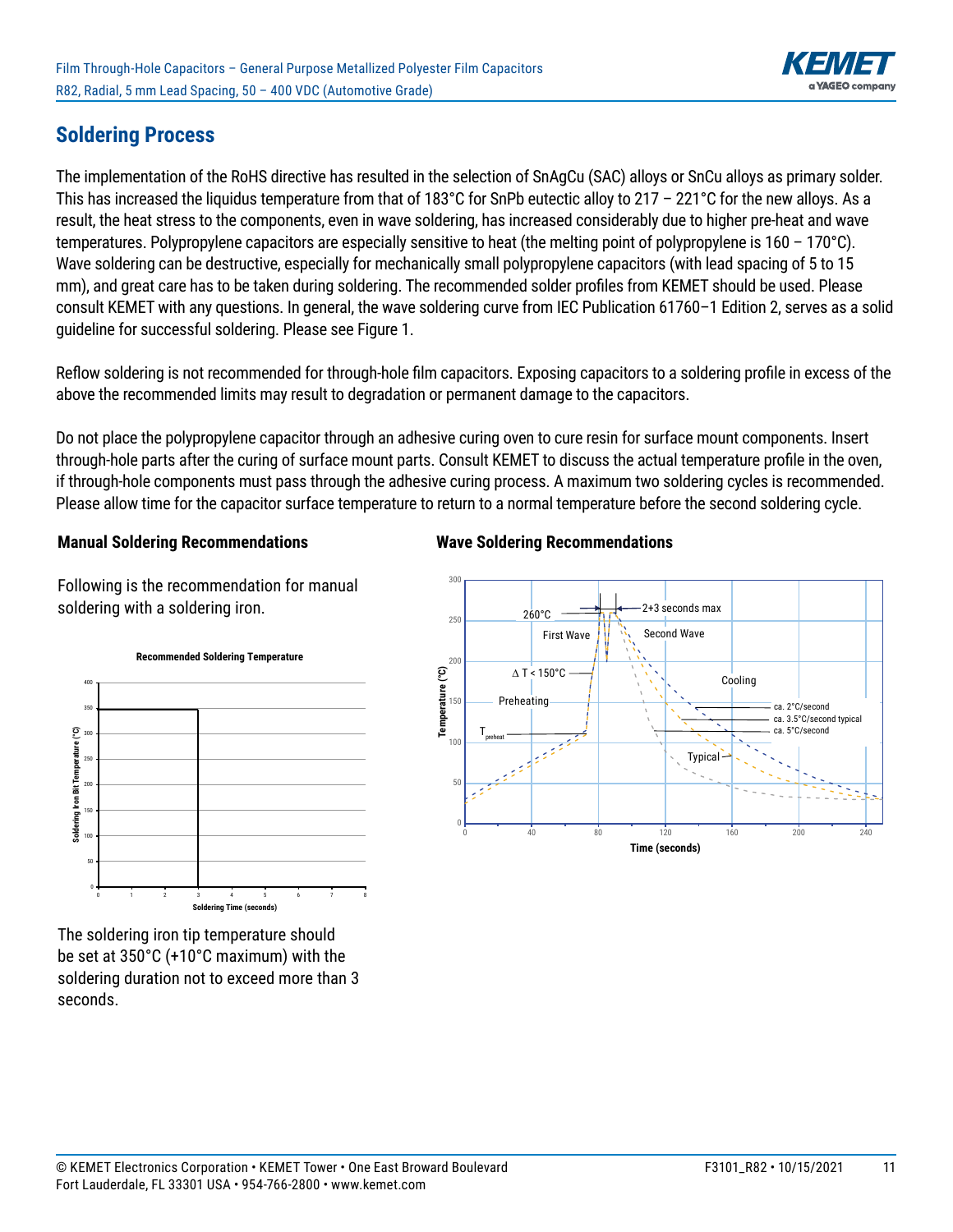

# **Soldering Process cont.**

#### **Wave Soldering Recommendations cont.**

1. The table indicates the maximum set-up temperature of the soldering process Figure 1.

| <b>Dielectric</b>         | <b>Maximum</b><br><b>Temperature</b>      | <b>Preheat</b>                 | <b>Maximum</b><br><b>Peak Soldering</b><br><b>Temperature</b> |                                |  |
|---------------------------|-------------------------------------------|--------------------------------|---------------------------------------------------------------|--------------------------------|--|
| <b>Film Material</b>      | Capacitor<br><b>Pitch</b><br>$\leq 15$ mm | Capacitor<br>Pitch<br>$>15$ mm | Capacitor<br>Pitch<br>$\leq 15$ mm                            | Capacitor<br>Pitch<br>$>15$ mm |  |
| Polyester                 | $130^{\circ}$ C                           | $130^{\circ}$ C                | $270^{\circ}$ C                                               | $270^{\circ}$ C                |  |
| Polypropylene             | $110^{\circ}$ C                           | $130^{\circ}$ C                | $260^{\circ}$ C                                               | $270^{\circ}$ C                |  |
| Paper                     | $130^{\circ}$ C                           | $140^{\circ}$ C                | $270^{\circ}$ C                                               | $270^{\circ}$ C                |  |
| Polyphenylene<br>Sulphide | $150^{\circ}$ C                           | $160^{\circ}$ C                | $270^{\circ}$ C                                               | $270^{\circ}$ C                |  |

2. The maximum temperature measured inside the capacitor: Set the temperature so that inside the element the maximum temperature is below the limit:

| <b>Dielectric Film Material</b> | <b>Maximum temperature</b><br>measured inside the element |
|---------------------------------|-----------------------------------------------------------|
| Polyester                       | $160^{\circ}$ C                                           |
| Polypropylene                   | $110^{\circ}$ C                                           |
| Paper                           | $160^{\circ}$ C                                           |
| Polyphenylene Sulphide          | $160^{\circ}$ C                                           |



*Temperature monitored inside the capacitor.*

#### **Selective Soldering Recommendations**

Selective dip soldering is a variation of reflow soldering. In this method, the printed circuit board with through-hole components to be soldered is preheated and transported over the solder bath as in normal flow soldering without touching the solder. When the board is over the bath, it is stopped and pre-designed solder pots are lifted from the bath with molten solder only at the places of the selected components, and pressed against the lower surface of the board to solder the components.

The temperature profile for selective soldering is similar to the double wave flow soldering outlined in this document, **however, instead of two baths, there is only one bath with a time from 3 to 10 seconds.** In selective soldering, the risk of overheating is greater than in double wave flow soldering, and great care must be taken so that the parts are not overheated.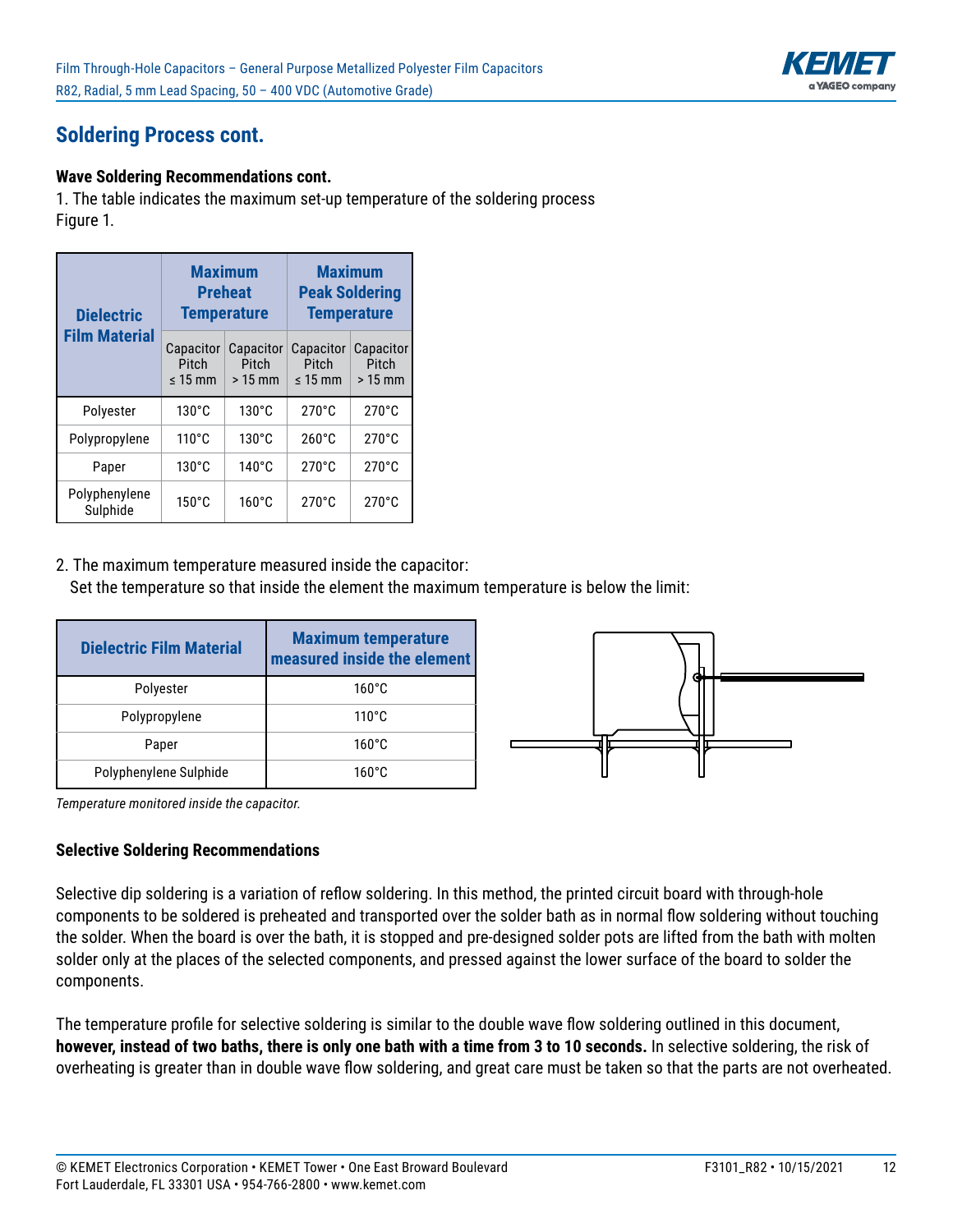

Carrier

# **Construction**



**Winding Scheme** 

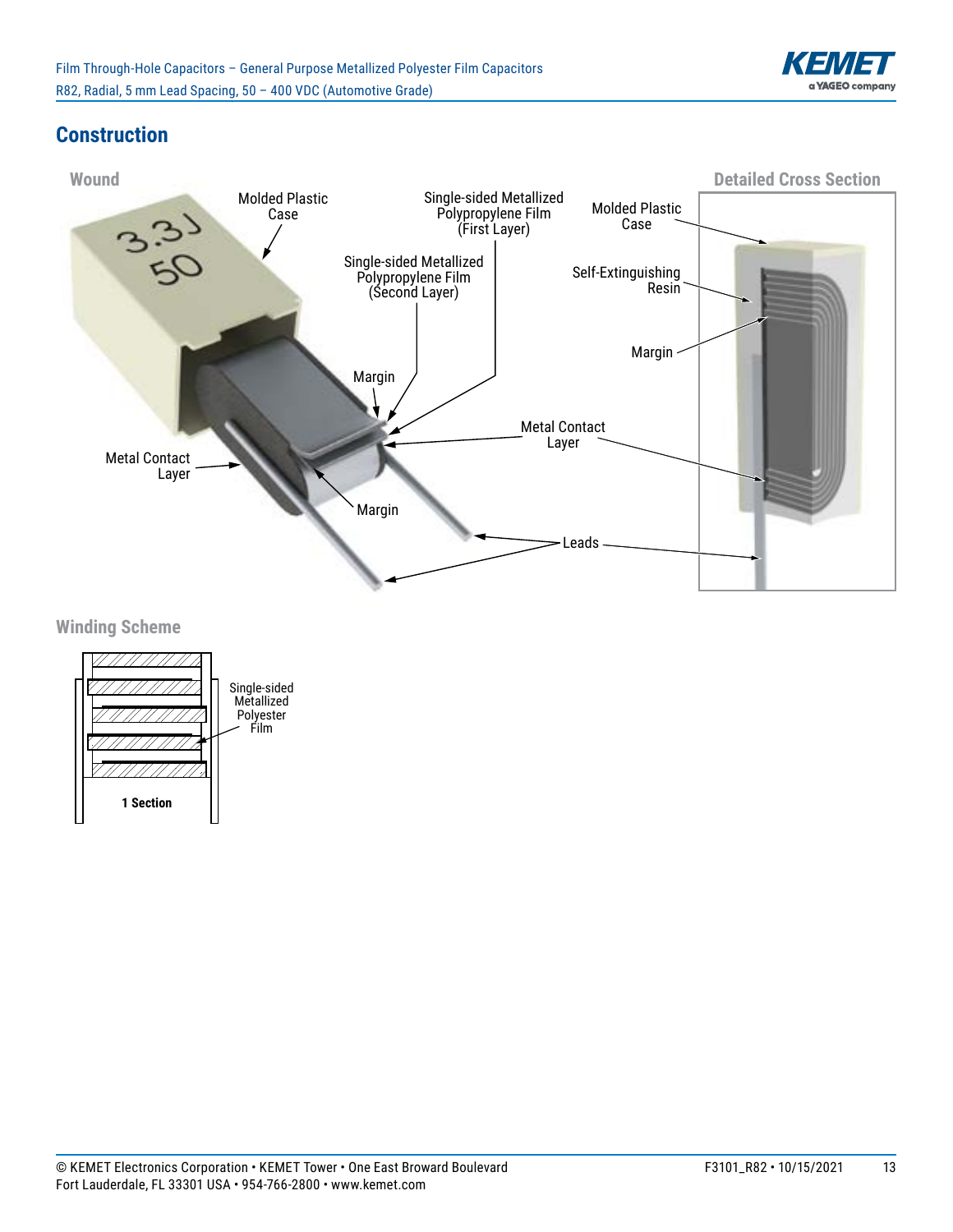

### **Construction cont.**

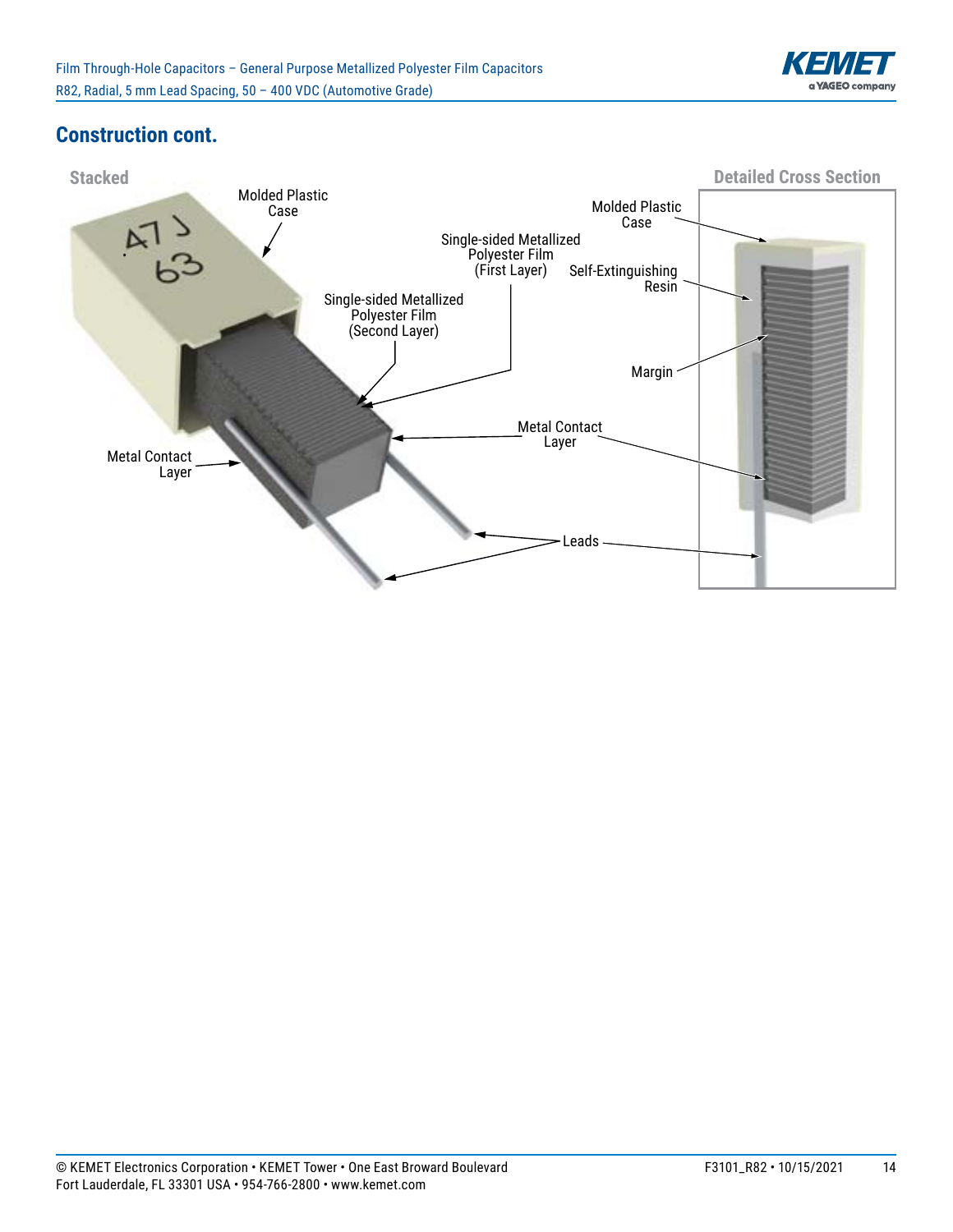

# **Marking**



# **Packaging Quantities**

| <b>Lead Spacing</b> | <b>Thickness</b><br>(mm) | Height (mm) | Length (mm) | <b>Bulk</b><br><b>Short Leads</b> | <b>Bulk</b><br><b>Long Leads</b> | <b>Standard Reel</b><br>355 mm | <b>Ammo</b><br><b>Taped</b> |
|---------------------|--------------------------|-------------|-------------|-----------------------------------|----------------------------------|--------------------------------|-----------------------------|
|                     | 2.5                      | 6.5         | 7.2         | 3,000                             | 4,000                            | 2,500                          | 3,500                       |
|                     | 3.5                      | 7.5         | 7.2         | 2,000                             | 3,000                            | 1,800                          | 2,500                       |
| 5                   | 4.5                      | 9.5         | 7.2         | 1,500                             | 2,000                            | 1,400                          | 1,900                       |
|                     | 5.0                      | 10.0        | 7.2         | 1,000                             | 1,500                            | 1.200                          | 1,700                       |
|                     | 6.0                      | 11.0        | 7.2         | 2,000                             | 1,000                            | 1,000                          | 1,400                       |
|                     | 7.2                      | 13.0        | 7.2         | 1,500                             | 750                              | 800                            | 1,150                       |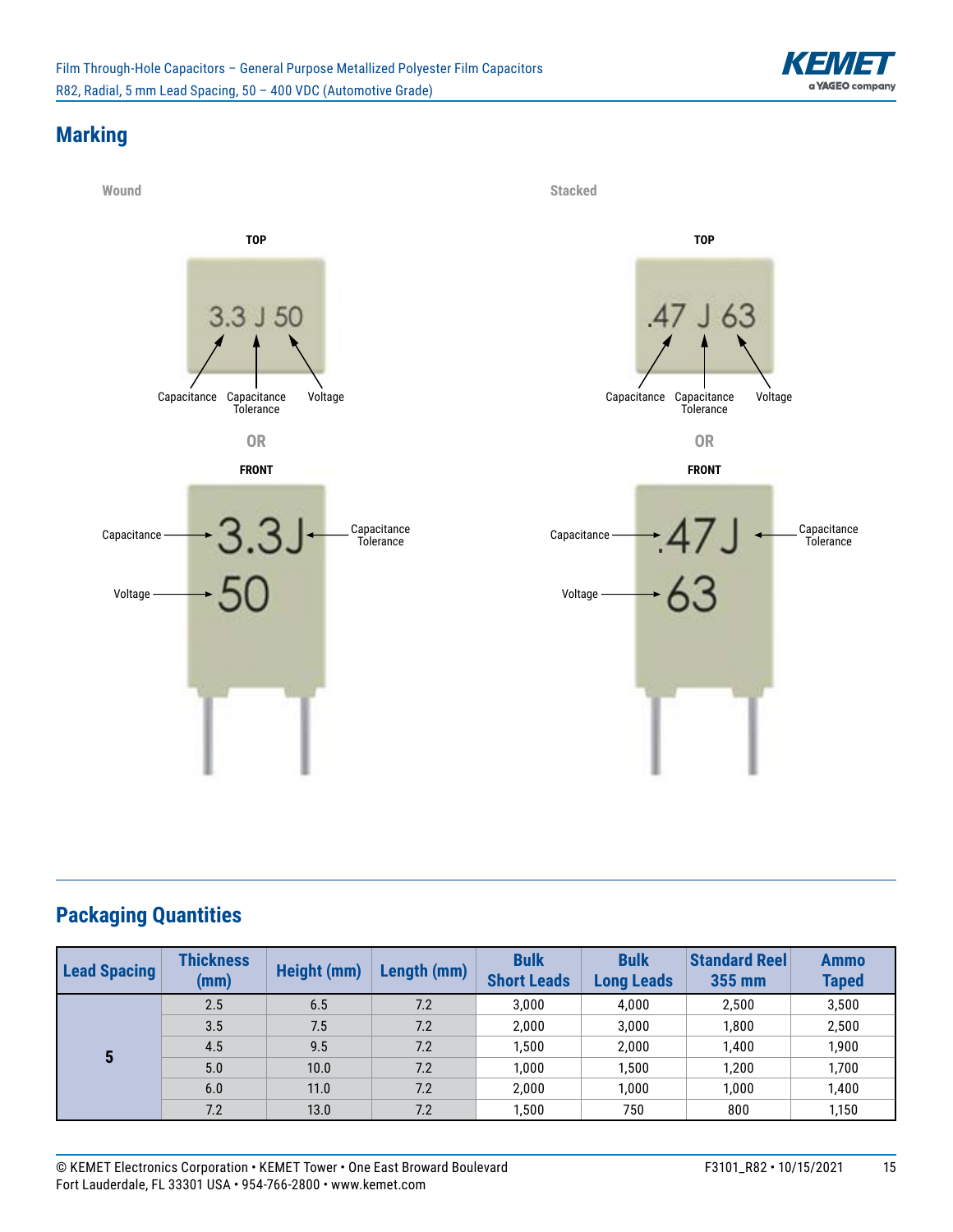

# **Lead Taping & Packaging (IEC 60286–2)**

**Figure 1 — Lead Spacing 5 & 7.5 mm Figure 2 — Lead Spacing 7.5 mm**



|                                         |                    |                     | <b>Dimensions (mm)</b> |  |  |
|-----------------------------------------|--------------------|---------------------|------------------------|--|--|
| <b>Description</b>                      | <b>Symbol</b>      | <b>Lead Spacing</b> |                        |  |  |
|                                         |                    | 5                   | <b>Tolerance</b>       |  |  |
|                                         |                    | Figure 1            |                        |  |  |
| Lead wire diameter                      | d                  | $0.5 - 0.6$         | ±0.05                  |  |  |
| Taping lead space                       | P                  | 12.7                | ±1                     |  |  |
| Feed hole lead space                    | $P_{0}$            | 12.7                | $±0.2*$                |  |  |
| Centering of the lead wire              | $P_1$              | 3.85                | ±0.7                   |  |  |
| Centering of the body                   | $P_{2}$            | 6.35                | ±1.3                   |  |  |
| Lead spacing                            | F                  | 5                   | $+0.6/-0.1$            |  |  |
| Component alignment                     | Δh                 | 0                   | ±2                     |  |  |
| Height of component from tape<br>center | $H_n^{\star\star}$ | 18.5                | ±0.5                   |  |  |
| Carrier tape width                      | W                  | 18                  | $+1/-0.5$              |  |  |
| Hold down tape width                    | $W_{0}$            | 6                   | Minimum                |  |  |
| Hole position                           | $W_1$              | 9                   | ±0.5                   |  |  |
| Hold down tape position                 | $W_{2}$            | 3                   | Maximum                |  |  |
| Feed hole diameter                      | $D_{0}$            | 4                   | ±0.2                   |  |  |
| Tape thickness                          | t                  | 0.7                 | ±0.2                   |  |  |

*\*Maximum 1 mm on 20 lead spaces.* 

*\*\*H0 = 16.5 mm is available upon request.* 

*For orders of capacitors with lead space = 7.5 mm, please specify the requested version (Figure 1 or Figure 2).*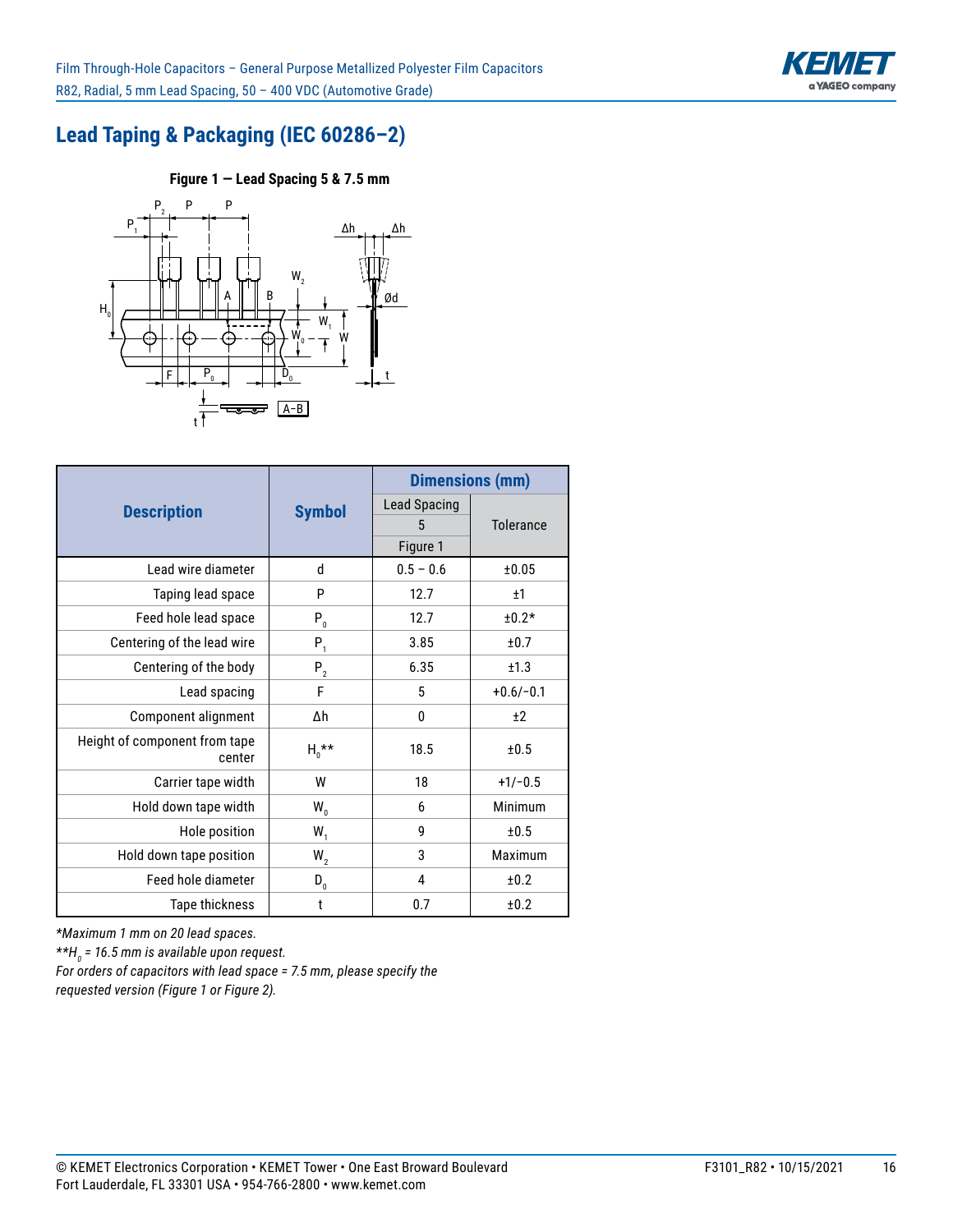

# **Ammo Specifications**

| <b>Dimensions in mm</b> |     |    |  |
|-------------------------|-----|----|--|
|                         | W   |    |  |
| $360*$                  | 340 | 59 |  |

*\* Lower dimension available upon request (maximum 295 mm)*



# **Reel Specifications**

| <b>Dimensions in mm</b> |    |            |  |
|-------------------------|----|------------|--|
|                         | н  |            |  |
| 355                     | 30 | 55 maximum |  |